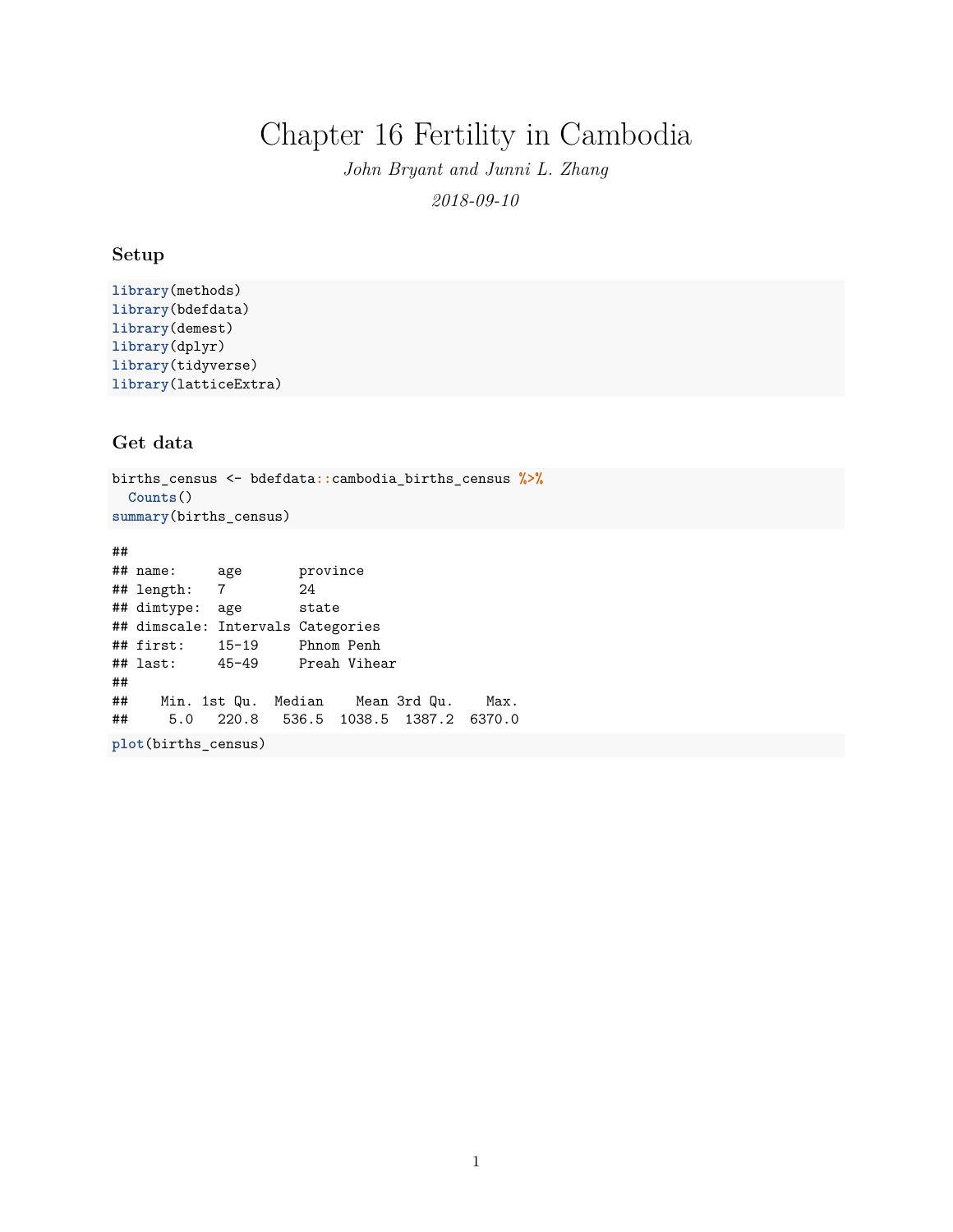

births\_dhs <- bdefdata**::**cambodia\_births\_dhs births\_dhs

## age births se ## 1 15-19 26575.1446 2795.454 ## 2 20-24 101737.0683 5341.732 ## 3 25-29 115264.6218 6292.452 ## 4 30-34 55207.9321 4288.545 ## 5 35-39 32737.9213 3302.006 ## 6 40-44 12103.1726 1854.812 ## 7 45-49 198.6996 128.597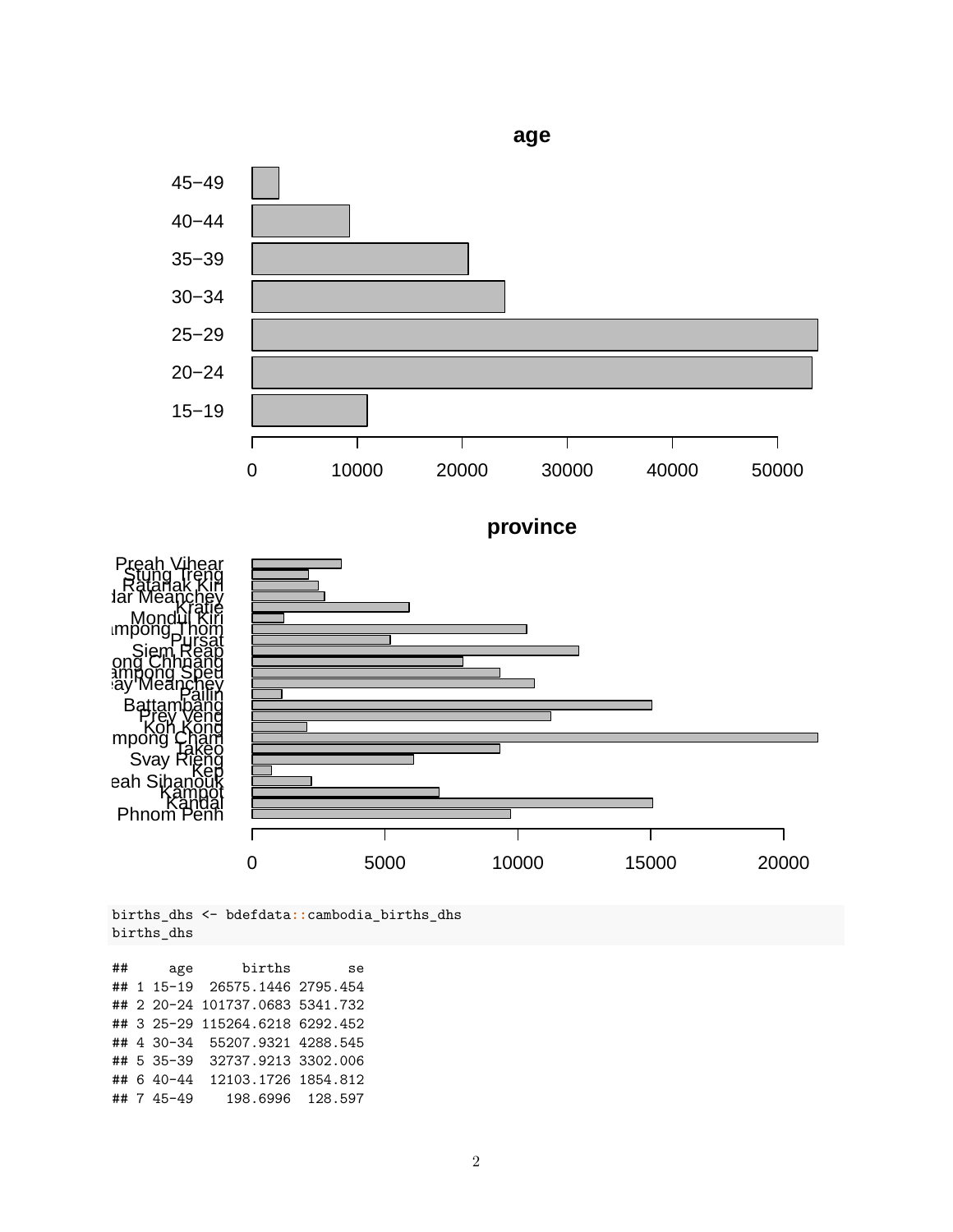```
population <- bdefdata::cambodia_population %>%
 Counts()
summary(population)
##
## name: age sex province
## length: 17 2 24
## dimtype: age sex state
## dimscale: Intervals Sexes Categories
## first: 0-4 Female Phnom Penh
## last: 80+ Male Preah Vihear
##<br>##
    Min. 1st Qu. Median Mean 3rd Qu. Max.
## 62 2713 7962 16416 23337 116474
```

```
plot(population)
```






poverty <- bdefdata**::**cambodia\_poverty poverty

| ##     | province poverty |      |
|--------|------------------|------|
| ## $1$ | Phnom Penh       | 0.2  |
| ## 2   | Kandal           | 17.6 |
| $##$ 3 | Kampot           | 20.5 |
| ## 4   | Preah Sihanouk   | 21.1 |
| ## 5   | Kep              | 22.8 |
| ## 6   | Svay Rieng       | 23.6 |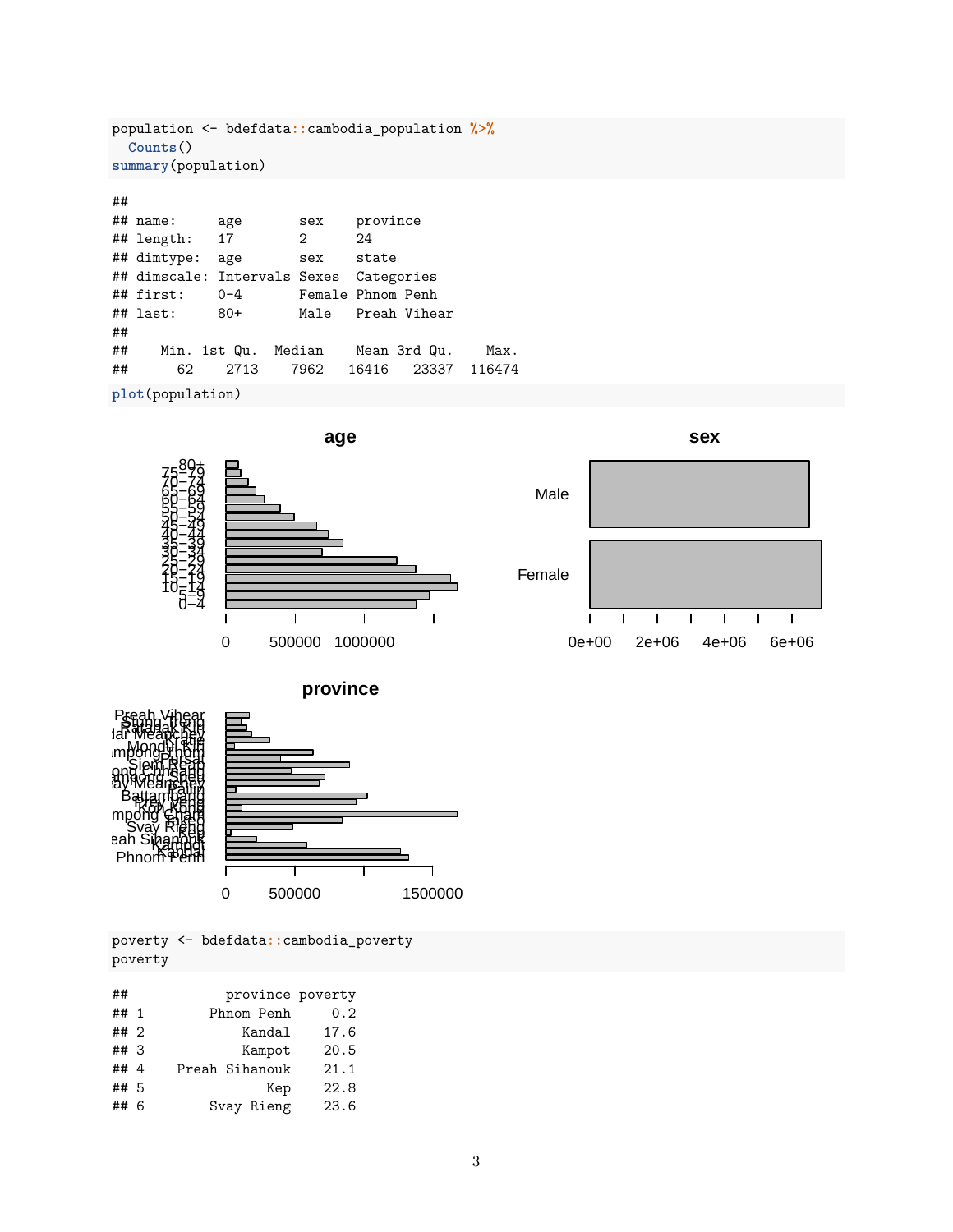| ##7 |       | Takeo            | 25.2 |
|-----|-------|------------------|------|
| ##  | 8     | Kampong Cham     | 25.8 |
| ##  | 9     | Koh Kong         | 26.7 |
| ##  | 10    | Prey Veng        | 27.3 |
| ##  | 11    | Battambang       | 29.9 |
| ##  | 12    | Pailin           | 31.0 |
| ##  | 13    | Banteay Meanchey | 31.3 |
| ##  | 14    | Kampong Speu     | 32.2 |
| ##  | 15    | Kampong Chhnang  | 32.3 |
| ##  | 16    | Siem Reap        | 32.4 |
| ##  | 17    | Pursat           | 34.1 |
| ##  | 18    | Kampong Thom     | 34.4 |
| ##  | 19    | Mondul Kiri      | 38.0 |
| ##  | 20    | Kratie           | 38.6 |
| ##  | 21    | Otdar Meanchey   | 38.6 |
| ##  | -22   | Ratanak Kiri     | 41.5 |
| ##  | - 23  | Stung Treng      | 42.4 |
|     | ## 24 | Preah Vihear     | 43.1 |

# **Plot direct estimates**

```
#Direct estimates of age-specific fertility rates at the nation level,
#based on the 2008 Census and 2010 Demographic and Health Survey.
births_dhs_nation <- births_dhs %>%
    xtabs(births ~ age, data = .) %>%
    Counts()
births_census_nation <- births_census %>%
    collapseDimension(margin = "age")
exposure_nation <- population %>%
    subarray(sex == "Female" & age > 15 & age < 50) %>%
    collapseDimension(margin = "age")
rates <- dbind(DHS = births_dhs_nation / exposure_nation,
               Census = births_census_nation / exposure_nation,
               along = "variant") %>%
    as.data.frame(direction = "long")
lty <- c("dashed", "solid")
pch \leftarrow c(3, 1)xyplot(value ~ age,
       data = rates,groups = variant,
      col = "black",type = "b",pch = pch,
       lty = lty,xlab = "".
       ylab = "",
       scales = list(tck = 0.3),
       par.settings = list(fontsize = list(text = 7, points = 5),
                           strip.background = list(col = "grey90")),
       key = list(text = list(levels(rates$variant)),
                  lines = list(col = "black", lty = lty, type = "b", pch = pch, cex = 0.9),
```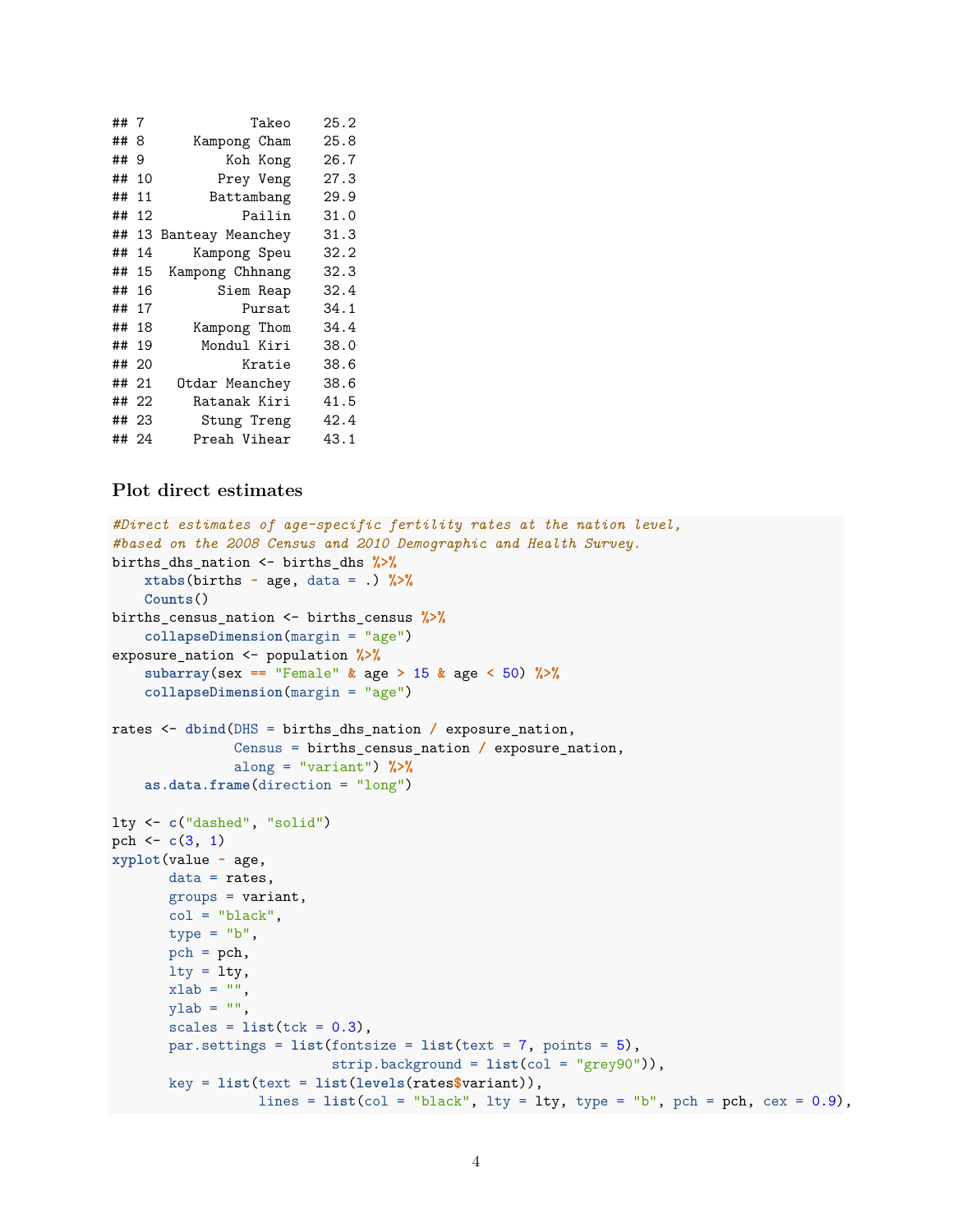```
divide = 2))
  0.00
  0.05
  0.10
  0.15
       15−19 20−24 25−29 30−34 35−39 40−44 45−49
                                          DHS
Census
#Direct estimates of age-specific fertility rates for eight selected
#provinces, based on the 2008 Census.
births_province <- births_census %>%
    collapseDimension(margin = c("age", "province"))
exposure_province <- population %>%
    subarray(sex == "Female" & age > 15 & age < 50)
levels_province <- dimnames(exposure_province)$province
n <- length(levels_province)
sample_provinces <- levels_province[seq(from = 1, to = n, length.out = n / 3)]
rates <- (births_province / exposure_province) %>%
    subarray(province %in% sample_provinces) %>%
    as.data.frame(direction = "long") %>%
    mutate(province = factor(province, levels = rev(sample_provinces)))
xyplot(value ~ age | province,
       data = rates,
       col = "black",type = "b",pch = 1,
       xlab = ""
       v \text{lab} = "",
       as.table = TRUE,
       layout = c(NA, 2),
       scales = list(tck = 0.3,x = list(rot = 90),
       par.settings = list(fontsize = list(text = 6, points = 5),
                            strip.background = list(col = "grey90")))
```
 $space = "right",$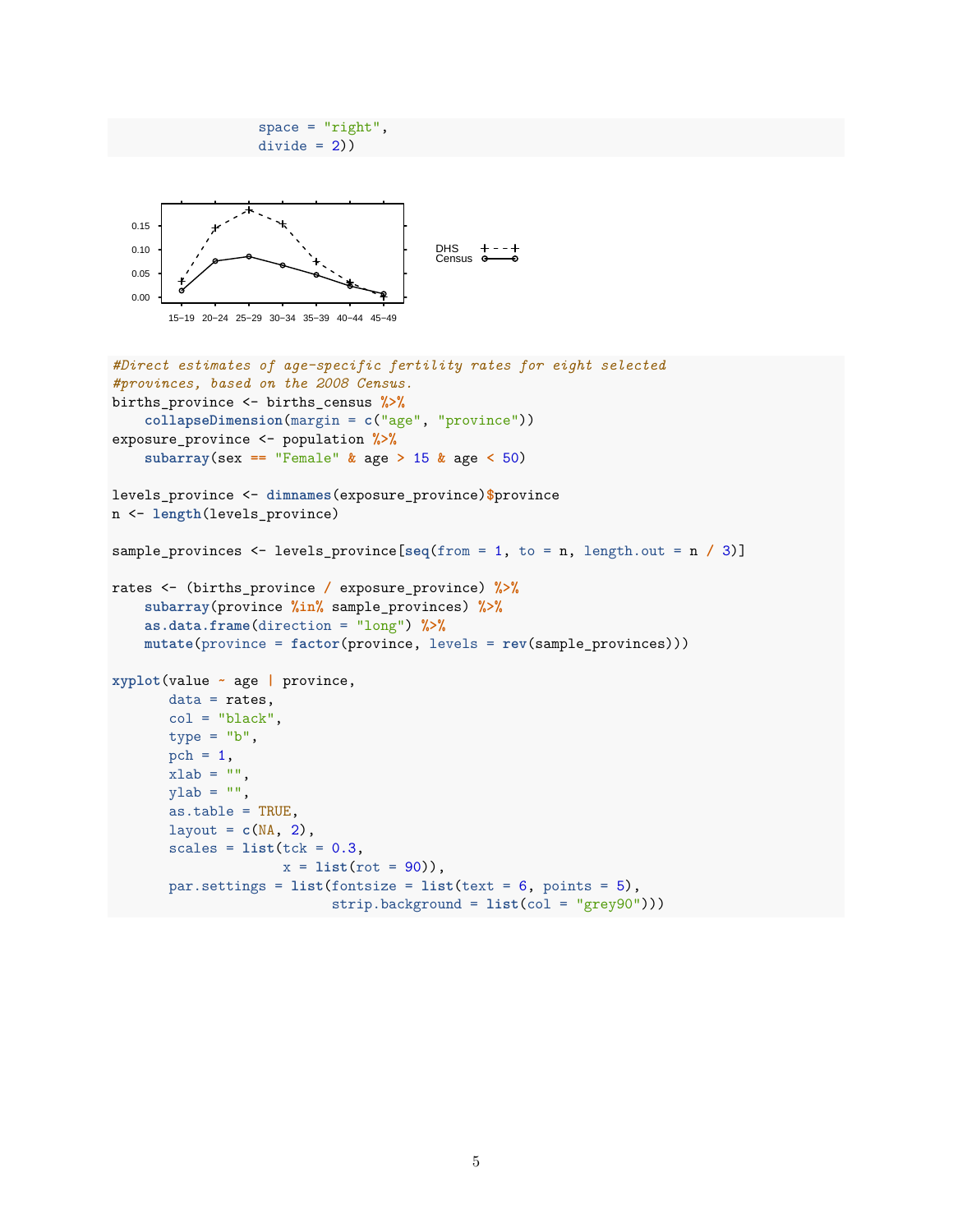

# **Fit the baseline model**

```
filename_base <- "cambodia_base.est"
if(!file.exists(filename_base)) {
    #Get datasets
    births_dhs_data <- CountsOne(births_dhs$births,
                             labels = births_dhs$age,
                             name = "age") %>%
        toInteger(force = TRUE)
    datasets <- list(births_census = births_census,
                     births_dhs = births_dhs_data)
    #Set up system models
    model <- Model(y ~ Poisson(mean ~ age + province),
                   age \sim \text{DLM}(\text{damp} = \text{NULL}),province ~ Exch(covariates = Covariates(mean ~ poverty, data = poverty)),
                   jump = 0.05#Set up data models
    #Data model for census
    model_census <- Model(births_census ~ Poisson(mean ~ age + province),
                           age ~ DLM(trend = NULL,
                                     damp = NULL,
                          province ~ Exch(error = Error(scale = HalfT(scale = 0.05))),
                          jump = 0.07)
    #Data model for DHS
    mean_dhs <- ValuesOne(rep(1, times = nrow(births_dhs)),
                      labels = births_dhs$age,
                      name = "age")se_dhs <- ValuesOne(births_dhs$se,
                    labels = births_dhs$age,
                    name = "age")model_dhs <- Model(births_dhs ~ NormalFixed(mean = mean_dhs, sd = se_dhs))
```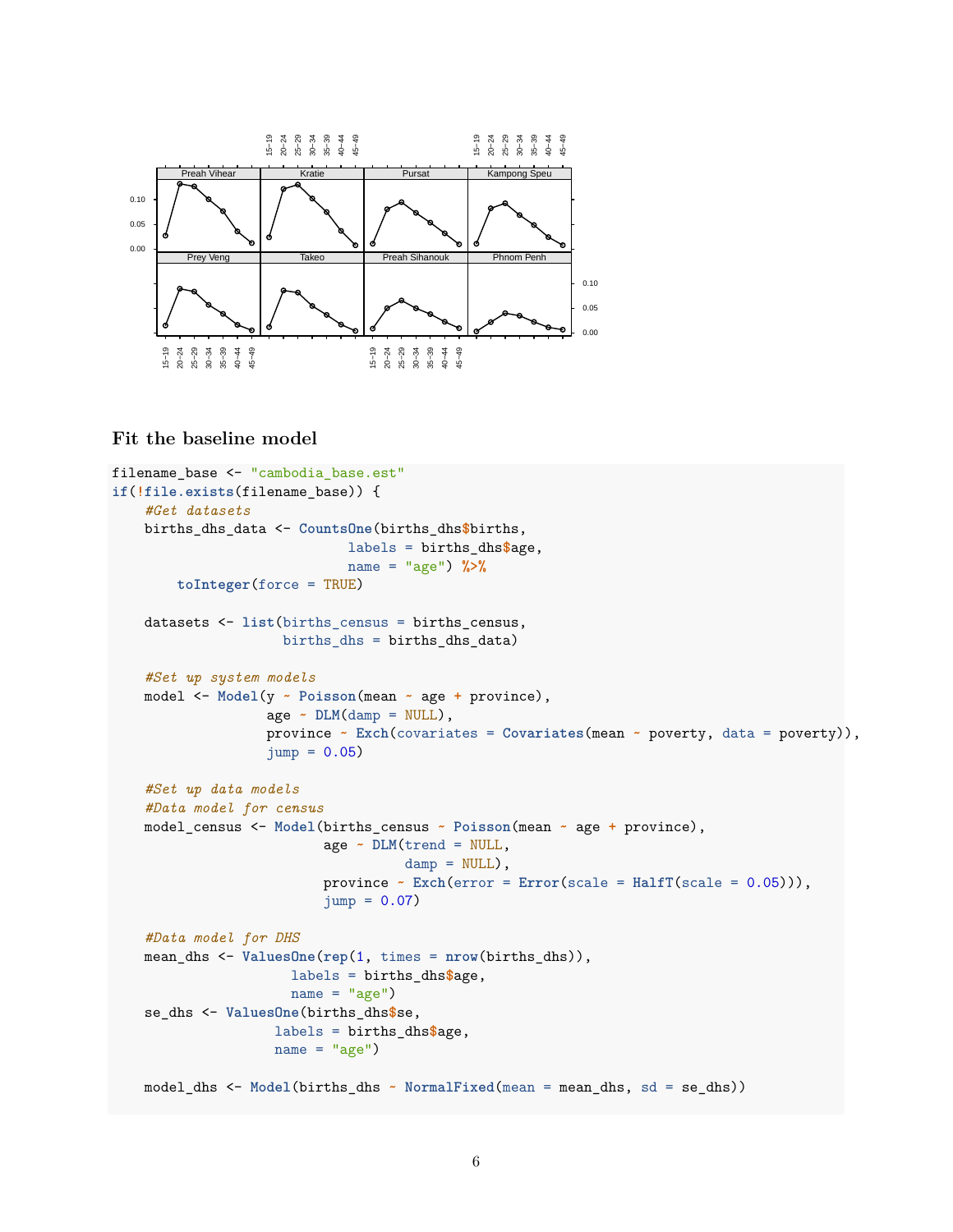```
data_models <- list(model_dhs, model_census)
    #Estimation
    y <- toInteger(2 * datasets$births_census) # starting values for calculations
    n_burnin <- 200000
    n_sim <- 250000
    n chain <-4n_thin <- 500
    set.seed(0)
    estimateCounts(model = model,
                   y = y,
                   exposure = exposure_province,
                   dataModels = data_models,
                   datasets = datasets,
                   filename = filename_base,
                   n\text{Burnin} = n_\text{burnin},
                   nSim = n_sim,nChain = n chain,
                   nThin = n_thin)}
fetchSummary(filename_base)
## --------------------------------------------------
## model:
## y ~ Poisson(mean ~ age + province),
\## age ~ DLM(damp = NULL),
## province ~ Exch(covariates = Covariates(mean ~ poverty, data = poverty)),
## 0.05
## dimensions: age, province
## --------------------------------------------------
## y:
## dimensions: age, province
## n cells: 168
## --------------------------------------------------
## Data models:
## *births_census*
## births_census ~ Poisson(mean ~ age + province),
## age ~ DLM(trend = NULL, damp = NULL),
## province ~ Exch(error = Error(scale = HalfT(scale = 0.05))),
## 0.07
## dimensions: age, province
## *births_dhs*
## births_dhs ~ NormalFixed(mean = mean_dhs, sd = se_dhs)
## dimensions: age
## --------------------------------------------------
## Datasets:
## *births_census*
## Object of class "Counts"
## dimensions: age, province
## n cells: 168, n missing: 0, integers: TRUE, n zeros: 0, median: 536.5
```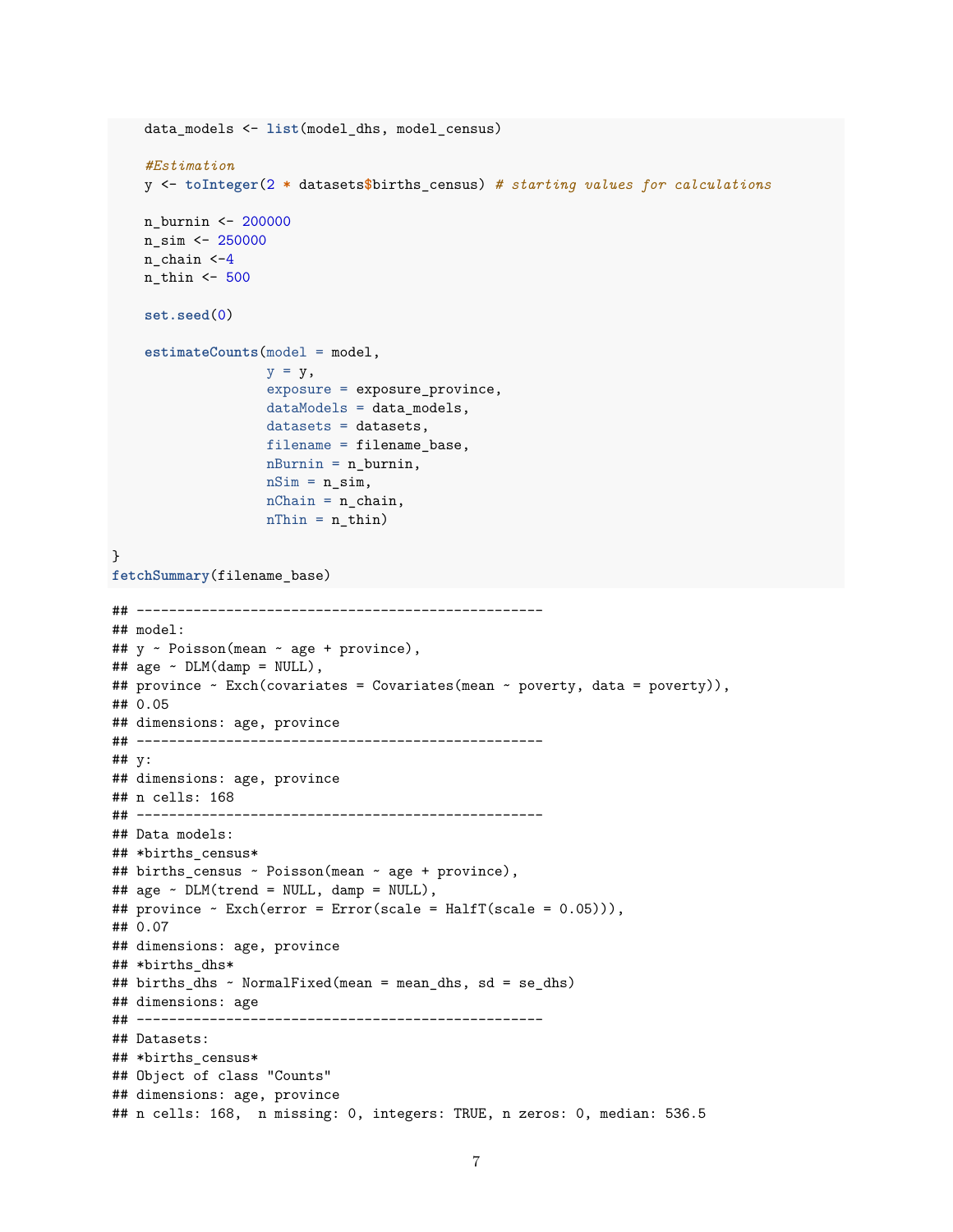## \*births dhs\* ## Object of class "Counts" ## dimensions: age ## n cells: 7, n missing: 0, integers: TRUE, n zeros: 0, median: 32738 ## -------------------------------------------------- ## MCMC statistics: ## nBurnin: 200000, nSim: 200000, nChain: 4, nThin: 500, nIteration: 1600 ## ## Metropolis-Hastings updates: ## jump acceptance autocorr ## model.likelihood.rate 0.05 0.366 0.540 ## dataModels.births\_census.likelihood.rate 0.07 0.398 0.518 ## ## parameters: ## Rhat 2.5% 50% ## model.likelihood.rate 1.05 0.000885 0.0797 ## model.prior.mean 1.06 -7.02 -2.54 ## model.prior.sd 1.04 0.0055 0.0603 ## model.hyper.age.scaleLevel 1.01 0.0421 0.505 ## model.hyper.age.scaleTrend 1.00 0.34 0.804 ## model.hyper.age.scaleError 1.00 0.0449 0.514 ## model.hyper.province.coef 1.00 0.412 0.538 ## model.hyper.province.scaleError 1.01 0.0909 0.157 ## y 1.05 5 1063 ## dataModels.births\_census.likelihood.rate 1.07 0.34 0.546 ## dataModels.births\_census.prior.mean 1.05 -0.989 -0.621 ## dataModels.births\_census.prior.sd 1.06 0.019 0.129 ## dataModels.births\_census.hyper.age.scaleLevel 1.00 0.207 0.801 ## dataModels.births\_census.hyper.age.scaleError 1.00 0.0503 0.434 ## dataModels.births\_census.hyper.province.scaleError 1.00 0.0025 0.0346 ## 97.5% length ## model.likelihood.rate 0.271 168 ## model.prior.mean  $-1.29$ ## model.prior.sd 0.158 1 ## model.hyper.age.scaleLevel 1.88 1 ## model.hyper.age.scaleTrend 1.44 1 ## model.hyper.age.scaleError 1.53 1 ## model.hyper.province.coef 0.62 1 ## model.hyper.province.scaleError 0.217 1 ## y 9248 168 ## dataModels.births\_census.likelihood.rate 8.37 168 ## dataModels.births\_census.prior.mean 2.05 168 ## dataModels.births\_census.prior.sd 0.165 1 ## dataModels.births\_census.hyper.age.scaleLevel 1.37 1 ## dataModels.births\_census.hyper.age.scaleError 1.17 1 ## dataModels.births\_census.hyper.province.scaleError 0.0717 1 ## --------------------------------------------------

#### **Results of the baseline model**

*#Estimates of age-specific fertility rates for eight selected provinces* rates <- **fetch**(filename\_base, where = **c**("model", "likelihood", "rate")) **%>%**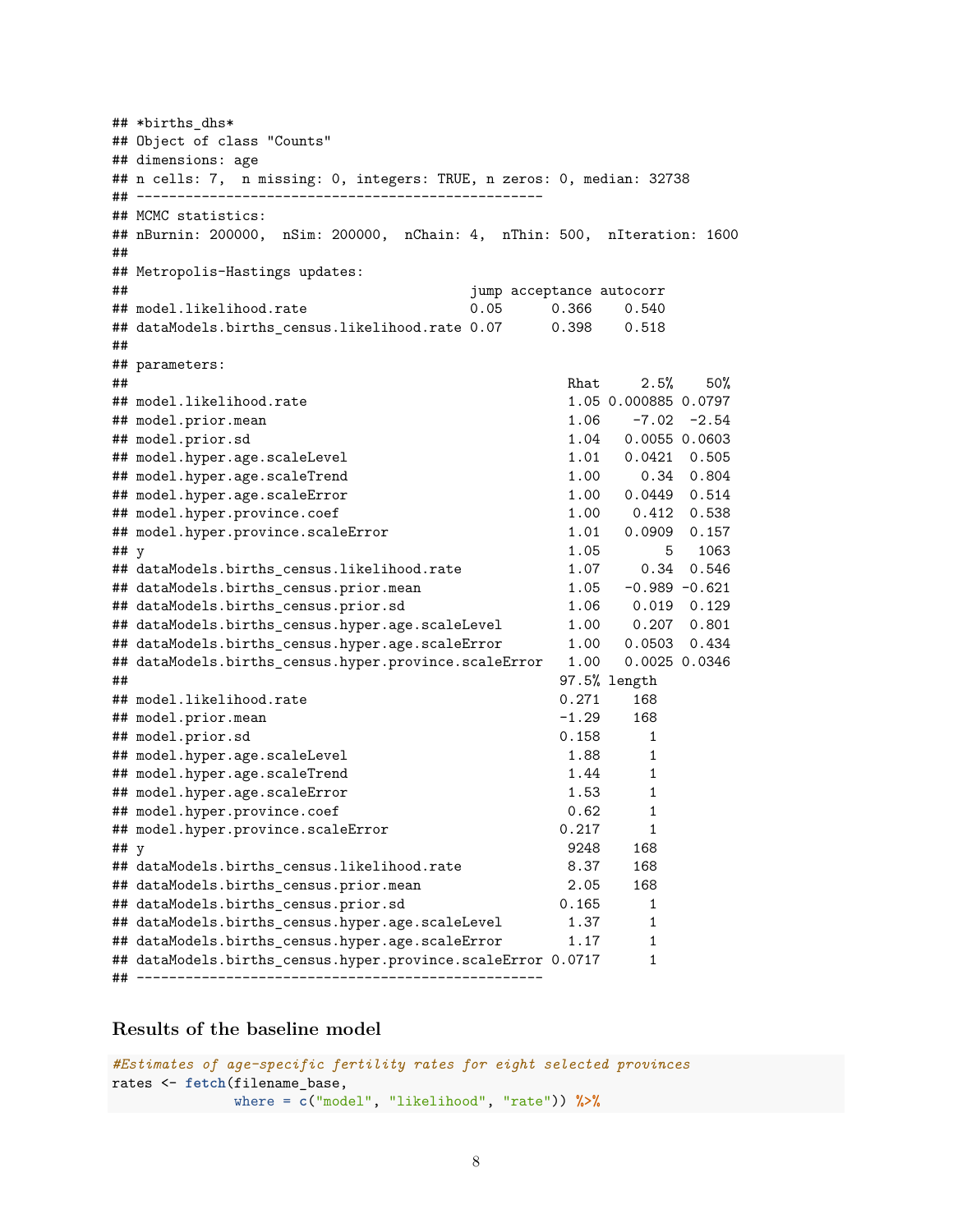```
slab(dimension = "province", elements = rev(sample_provinces))
births_census <- fetch(filename_base,
                       where = c("datasets", "births_census"))
exposure <- fetch(filename_base,
                  where = "exposure")
rates_direct <- (births_census / exposure_province) %>%
    subarray(province %in% sample_provinces) %>%
    slab(dimension = "province", elements = rev(sample_provinces))
dplot(~ age | province,
      data = rates,col = "grey50",xlab = "",
      ylab = "",
      as.table = TRUE,
      scales = list(tck = 0.3,x = 1ist(rot = 90)),
      layout = c(NA, 2),
      par.settings = list(fontsize = list(text = 6),strip.background = list(col = "grey90")),
      overlay = list(values = rates_direct,
                    col = "black",1wd = 1.5)
```


```
#Estimates of age-specific fertility rates for the whole country
rates <- fetch(filename_base,
               where = c("model", "likelihood", "rate"))
births_dhs <- fetch(filename_base,
                    where = c("datasets", "births_dhs"))
exposure <- fetch(filename_base,
                  where = "exposure")rates_direct <- births_dhs / exposure_province
```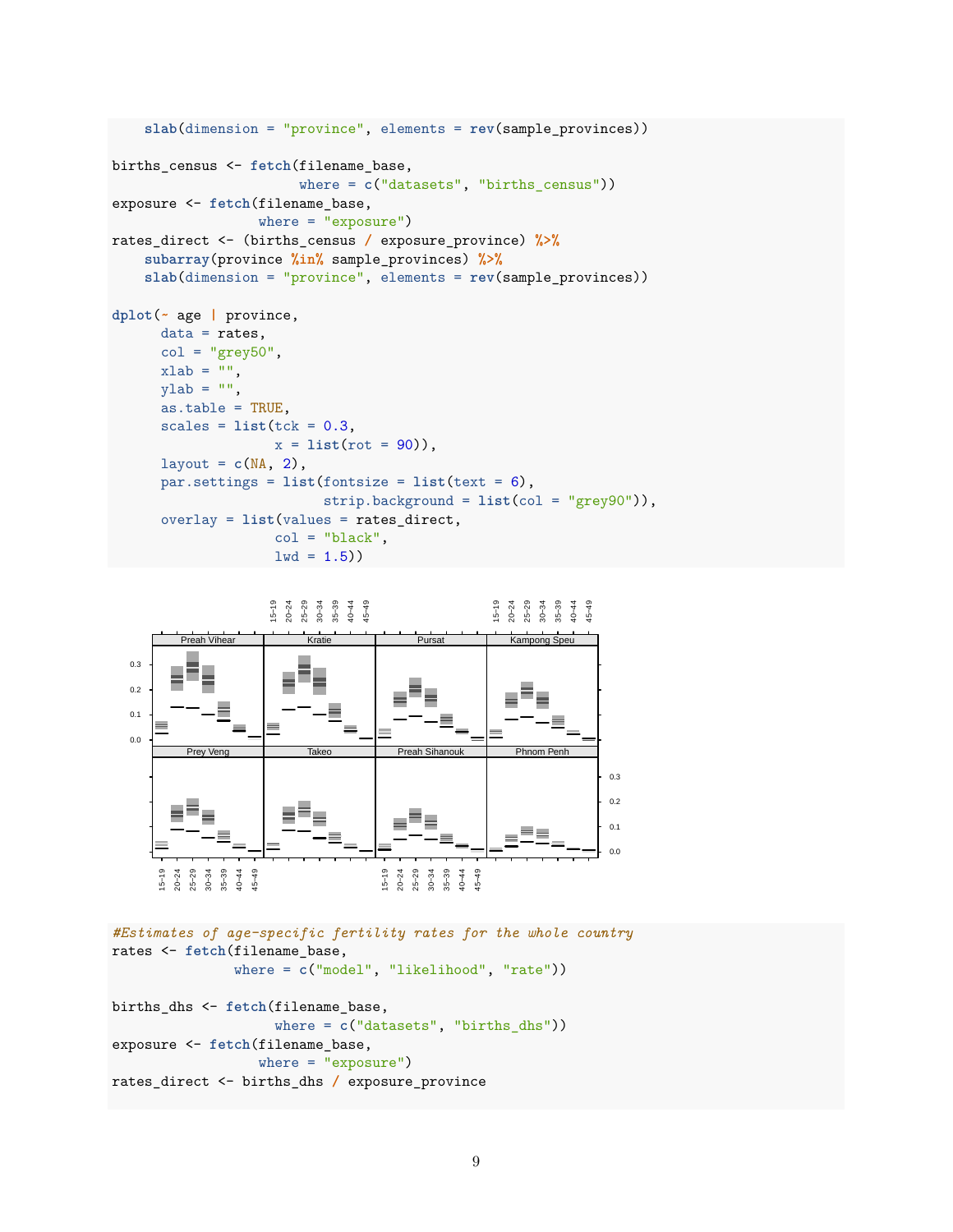```
dplot(~ age,
      data = rates,
      weights = exposure,col = "grey50",xlab = "",
      ylab = "",
      scales = list(tck = 0.3),
     par.settings = list(fontsize = list(text = 6),
                          strip.background = list(col = "grey90")),
      overlay = list(values = rates_direct,
                     col = "black",1wd = 1.5)
```


```
#Estimates of coverage ratios for census data in eight selected provinces
coverage <- fetch(filename_base,
                  where = c("dataModels", "births_census", "likelihood", "rate")) %>%
    slab(dimension = "province", elements = sample_provinces)
p <- dplot(~ province | age,
           data = coverage,
           col = "grey50",horiz = TRUE,
           xlab = "",
           ylab = "",
           layout = c(NA, 1),
           as.table = TRUE,
           scales = list(tck = 0.3),
           par.settings = list(fontsize = list(text = 6),
                               strip.background = list(col = "grey90")))
p <- p + layer(panel.abline(v = 1,
                            col = "black",lty = "dotted"),
               under = FALSE)
plot(p)
```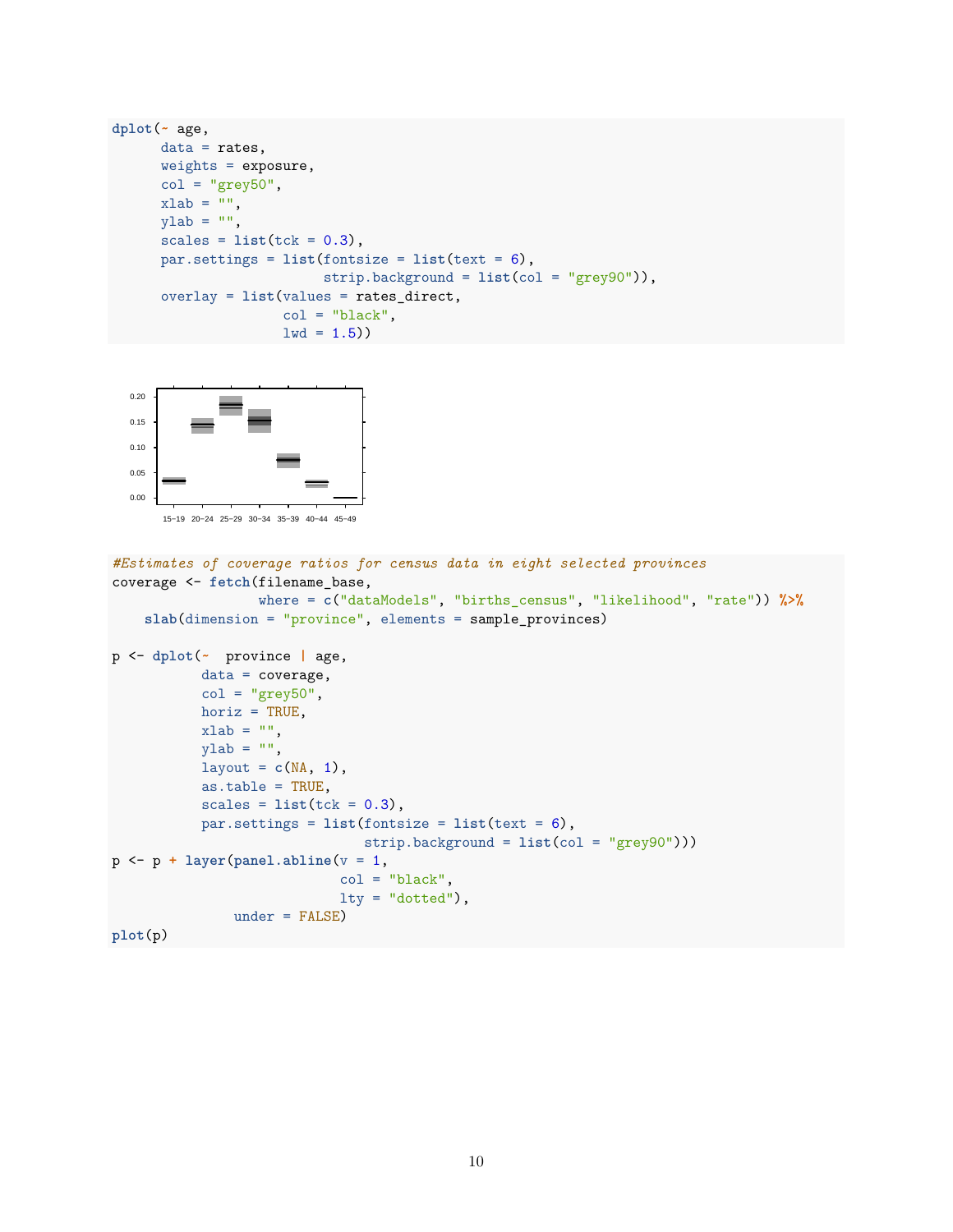

# **Fit the revised model**

```
filename_revised <- "cambodia_revised.est"
if(!file.exists(filename_revised)) {
    #Get datasets
   births_dhs_data <- CountsOne(bdefdata::cambodia_births_dhs_revised$births,
                                 labels = bdefdata::cambodia_births_dhs_revised$age,
                                 name = "age") %>%
        toInteger(force = TRUE)
   datasets <- list(births_census = births_census,
                     births_dhs = births_dhs_data)
   #Set up system models
   model <- Model(y ~ Poisson(mean ~ age + province),
                   age \sim \text{DIM(damp} = \text{NULL}),province ~ Exch(covariates = Covariates(mean ~ poverty, data = poverty)),
                   jump = 0.05#Set up data models
    #Data model for census
   model_census <- Model(births_census ~ Poisson(mean ~ age + province),
                          age ~ DLM(trend = NULL,
                                    damp = NULL,
                          province ~ Exch(error = Error(scale = HalfT(scale = 0.05))),
                          jump = 0.07#Data model for DHS
   mean_dhs <- ValuesOne(rep(1, times = nrow(bdefdata::cambodia_births_dhs_revised)),
                          labels = bdefdata::cambodia_births_dhs_revised$age,
                          name = "age")se_dhs <- ValuesOne(bdefdata::cambodia_births_dhs_revised$se,
                        labels = bdefdata::cambodia_births_dhs_revised$age,
                        name = "age")model_dhs <- Model(births_dhs ~ NormalFixed(mean = mean_dhs, sd = se_dhs))
   data_models <- list(model_dhs, model_census)
    #Estimation
   y <- toInteger(2 * datasets$births_census) # starting values for calculations
```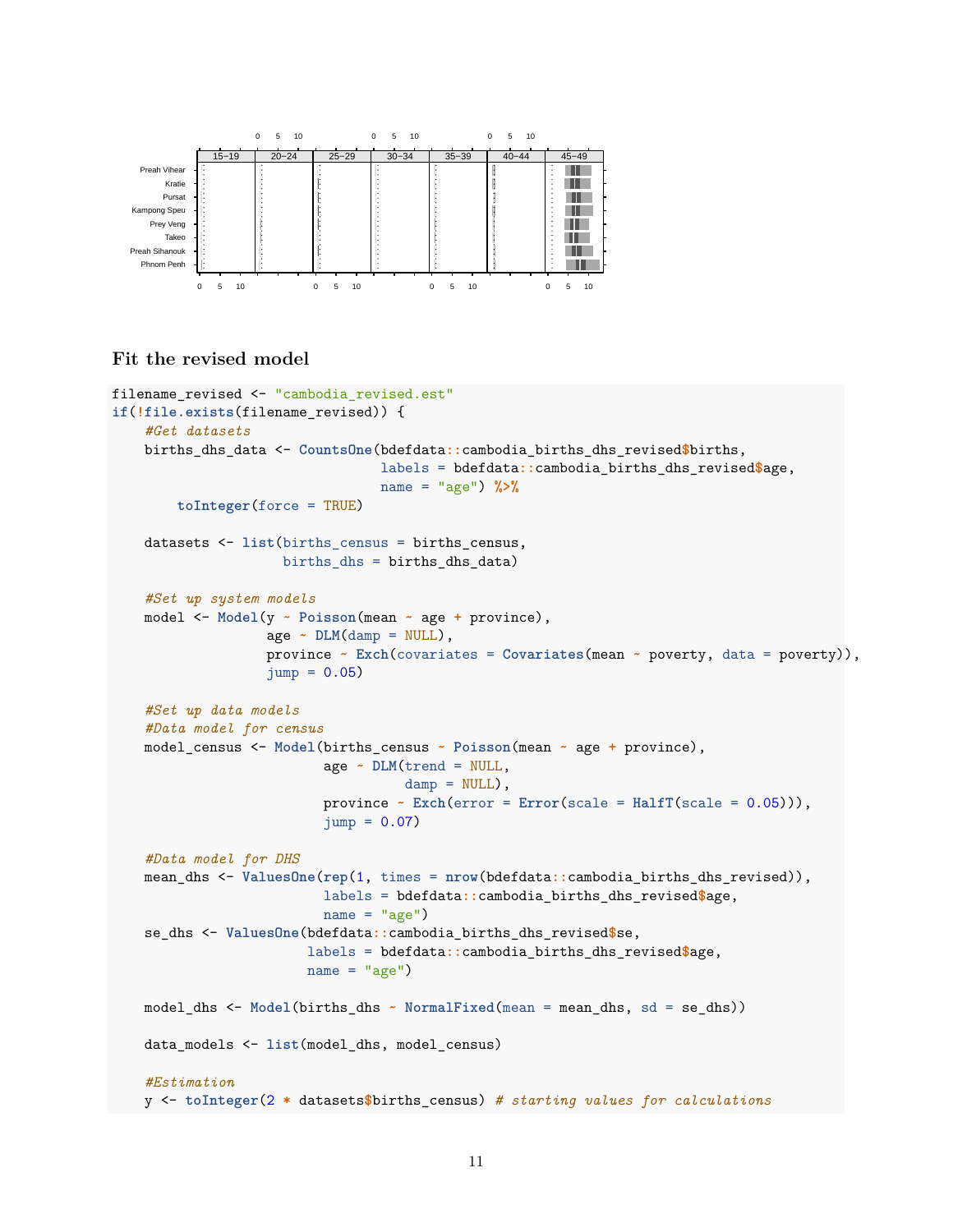```
n_burnin <- 400000
    n_sim <- 300000
    n_chain <-4
    n_thin <- 600
    set.seed(0)
    estimateCounts(model = model,
                   y = y,
                   exposure = exposure_province,
                   dataModels = data_models,
                   datasets = datasets,
                   filename = filename_revised,
                   nBurnin = n_burnin,
                   nSim = n_sim,nChain = n_{chain},
                   nThin = n_thin)}
fetchSummary(filename_revised)
## --------------------------------------------------
## model:
## y ~ Poisson(mean ~ age + province),
\## age ~ DLM(damp = NULL),
## province ~ Exch(covariates = Covariates(mean ~ poverty, data = poverty)),
## 0.05
## dimensions: age, province
## --------------------------------------------------
## y:
## dimensions: age, province
## n cells: 168
## --------------------------------------------------
## Data models:
## *births census*
## births_census ~ Poisson(mean ~ age + province),
## age ~ DLM(trend = NULL, damp = NULL),
## province ~ Exch(error = Error(scale = HalfT(scale = 0.05))),
## 0.07
## dimensions: age, province
## *births_dhs*
## births_dhs ~ NormalFixed(mean = mean_dhs, sd = se_dhs)
## dimensions: age
## --------------------------------------------------
## Datasets:
## *births_census*
## Object of class "Counts"
## dimensions: age, province
## n cells: 168, n missing: 0, integers: TRUE, n zeros: 0, median: 536.5
## *births dhs*
## Object of class "Counts"
## dimensions: age
## n cells: 6, n missing: 0, integers: TRUE, n zeros: 0, median: 43973
```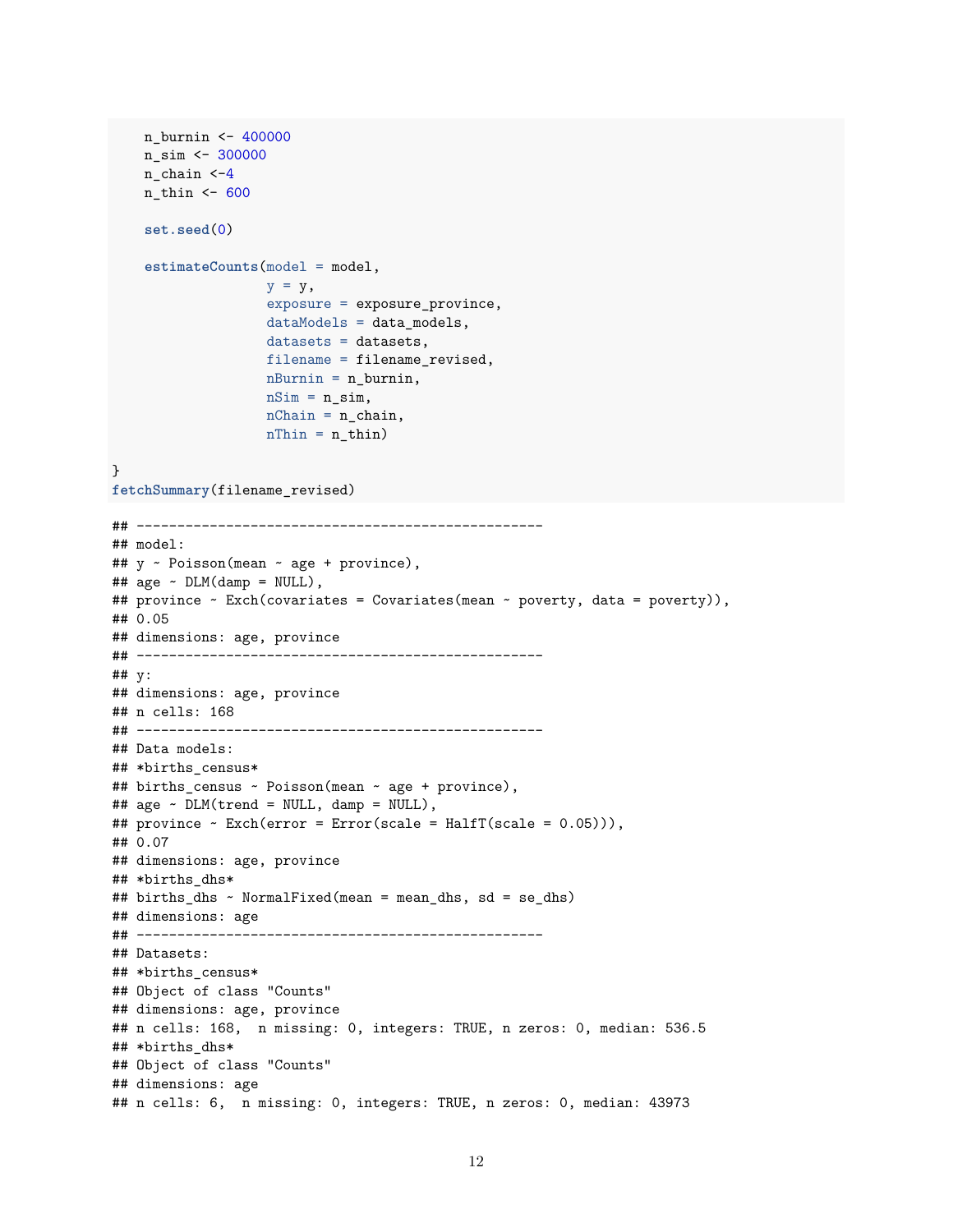## -------------------------------------------------- ## MCMC statistics: ## nBurnin: 400000, nSim: 300000, nChain: 4, nThin: 600, nIteration: 2000 ## ## Metropolis-Hastings updates: ## jump acceptance autocorr ## model.likelihood.rate 0.05 0.365 0.578 ## dataModels.births\_census.likelihood.rate 0.07 0.403 0.583 ## ## parameters: ## Rhat 2.5% 50% ## model.likelihood.rate . 1.16 0.00312 0.0788 ## model.prior.mean . 1.24 -5.79 -2.55 ## model.prior.sd 1.04 0.00421 0.0767 ## model.hyper.age.scaleLevel 1.00 0.0412 0.405 ## model.hyper.age.scaleTrend ## model.hyper.age.scaleError 1.00 0.0348 0.311 ## model.hyper.province.coef 1.01 0.359 0.514 ## model.hyper.province.scaleError 1.01 0.0439 0.158 ## y . 1.15 17 1046 ## dataModels.births\_census.likelihood.rate . 1.27 0.342 0.551 ## dataModels.births census.prior.mean . 1.22 -0.983 -0.624 ## dataModels.births\_census.prior.sd 1.05 0.0533 0.139 ## dataModels.births\_census.hyper.age.scaleLevel 1.07 0.193 0.417 ## dataModels.births\_census.hyper.age.scaleError 1.04 0.024 0.221 ## dataModels.births\_census.hyper.province.scaleError 1.01 0.00291 0.0467 ## 97.5% length ## model.likelihood.rate 0.279 168 ## model.prior.mean -1.26 168 ## model.prior.sd 0.17 1 ## model.hyper.age.scaleLevel 1.37 1 ## model.hyper.age.scaleTrend 1.8 1 ## model.hyper.age.scaleError 0.856 1 ## model.hyper.province.coef 0.627 1 ## model.hyper.province.scaleError 0.204 1 ## y 9548 168 ## dataModels.births\_census.likelihood.rate 2.39 168 ## dataModels.births\_census.prior.mean 0.851 168 ## dataModels.births\_census.prior.sd 0.179 1 ## dataModels.births\_census.hyper.age.scaleLevel 0.992 1 ## dataModels.births\_census.hyper.age.scaleError 0.462 1 ## dataModels.births\_census.hyper.province.scaleError 0.141 1 ## --------------------------------------------------

### **Results of the revised model**

```
#Estimates of census coverage ratios from the revised model.
coverage <- fetch(filename_revised,
                  where = c("dataModels", "births_census", "likelihood", "rate")) %>%
    slab(dimension = "province", elements = sample_provinces)
p <- dplot(~ province | age,
          data = coverage,
```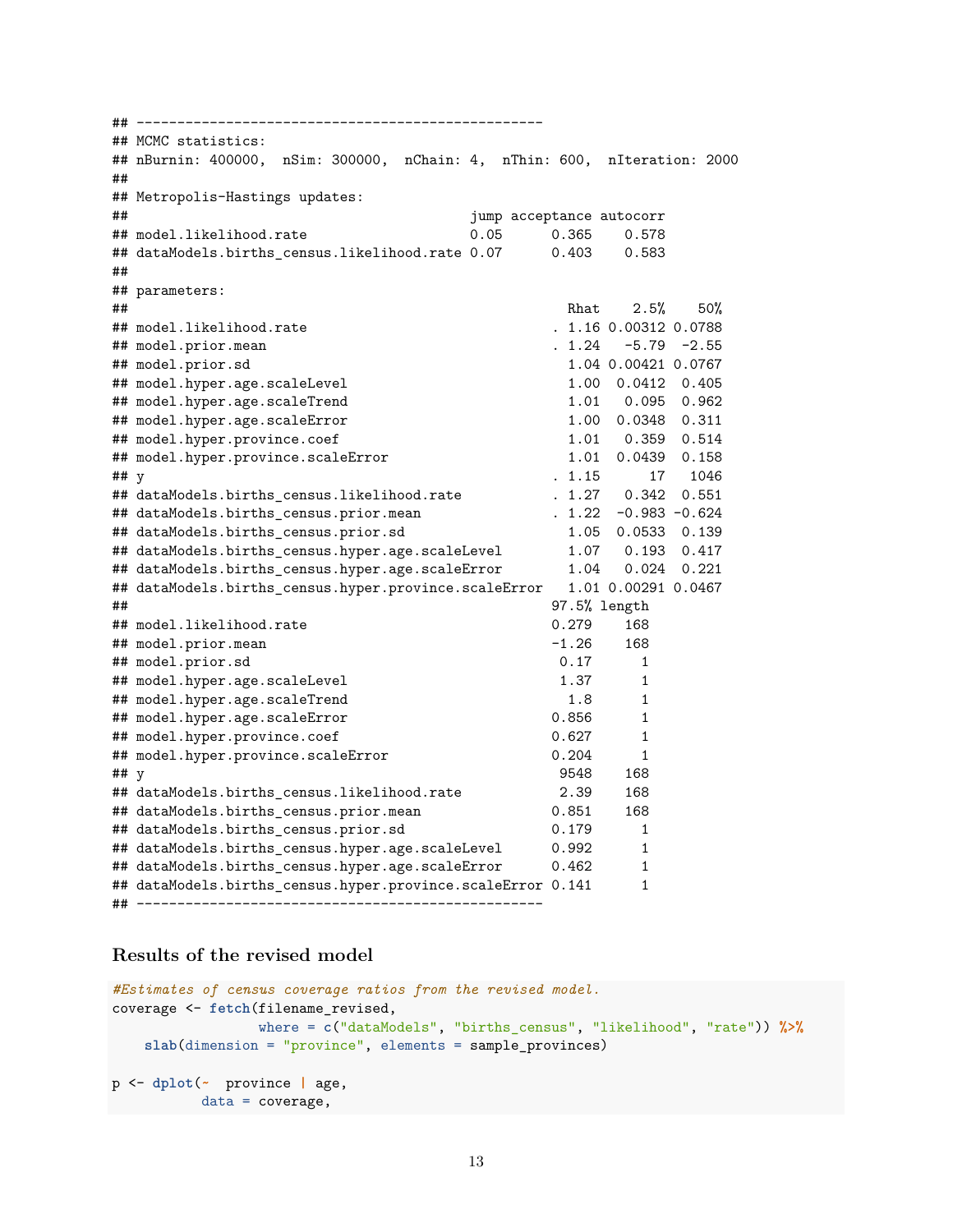```
col = "grey50",horiz = TRUE,
            xlab = "",
            ylab = "",
            layout = c(NA, 1),
            as.table = TRUE,
            scales = list(tck = 0.3),par.settings = list(fontsize = list(text = 6),strip.background = list(col = "grey90")))
p <- p + layer(panel.abline(v = 1,
                               col = "black",lty = "dotted",under = FALSE)
plot(p)
                   0 \t2 \t4 \t60 \t2 \t4 \t60 \t2 \t4 \t620−24
              15−19
                             25−29
                                      30-3435-3940-4445−49
    Preah Vihear
                                                     ll<br>II
                                                             1 II
       Kratie
                                                     Ñ.
       Pursat
                                                             ĦШ
   Kampong Speu
                                                             ŦП
     Prey Veng
                                                     I
                                                             Ш
                                                     ii<br>III
       Takeo
                                                             ш
  Preah Sihanouk
                                                             : I II
    Phnom Penh
                                                             i I
           0 2 4 6
                           0 2 4 6
                                            0 2 4 6
                                                            0 \quad 2 \quad 4#Estimates of census coverage ratios for 15–19 year olds from revised model.
coverage <- fetch(filename_revised,
                    where = c("dataModels", "births_census", "likelihood", "rate")) %>%
    subarray(age == "15-19") %>%
    slab(dimension = "province", elements = sample_provinces)
p <- dplot(~ province,
            data = coverage,
            col = "grey50",horiz = TRUE,
            xlab = "",
            ylab = "",
            as.table = TRUE,
            scales = list(tck = 0.3),
            par.settings = list(fontsize = list(text = 6),
                                   strip.background = list(col = "grey90")))
p <- p + layer(panel.abline(v = 1,
                               col = "black",lty = "dotted"),
                under = FALSE)
plot(p)
```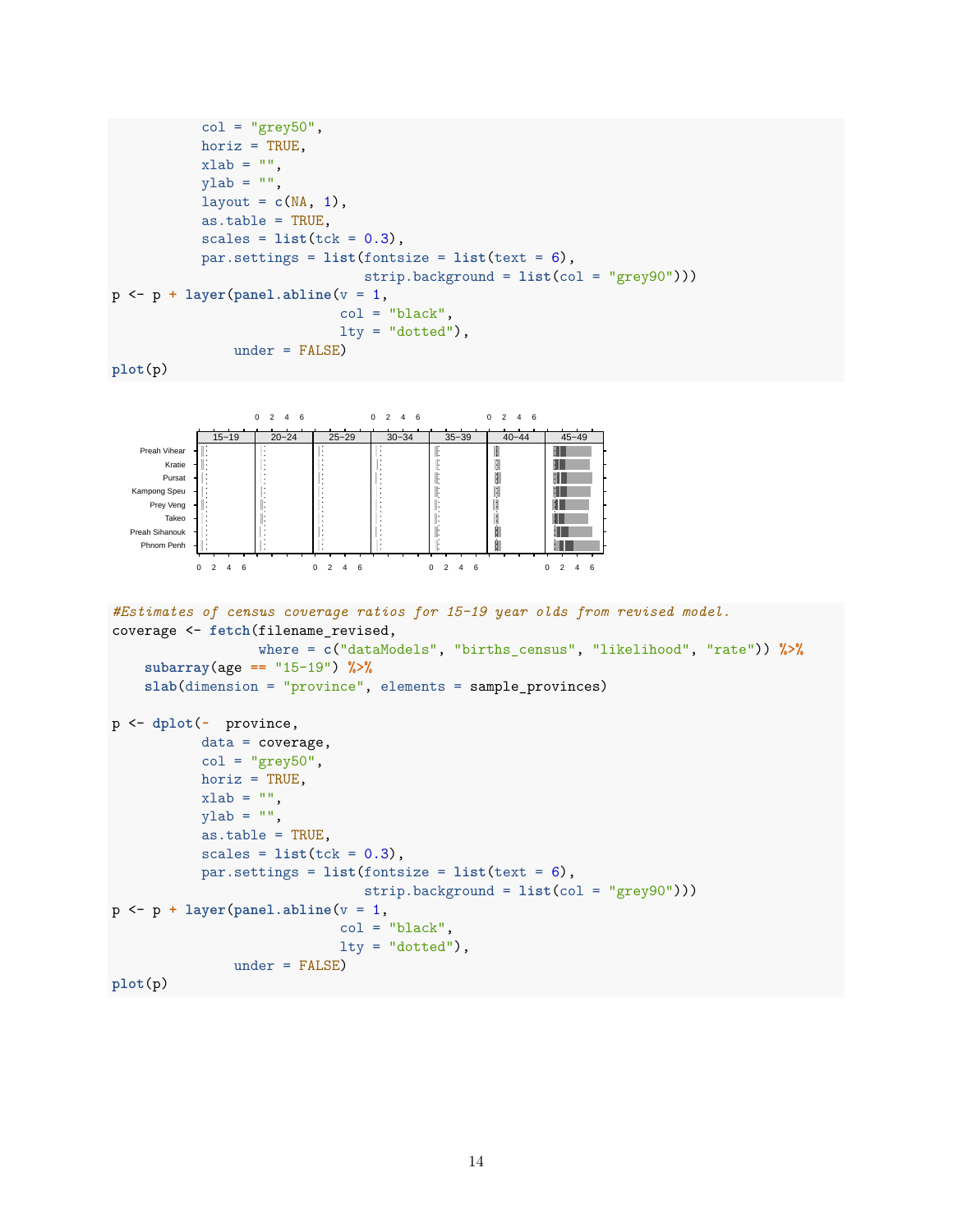

```
#Estimates of coverage ratios for census data in eight selected provinces.
cover <- fetch(filename_revised,
               where = c("dataModels", "births_census", "likelihood", "rate")) %>%
    subarray(age == "15-19") %>%
    collapseIterations(FUN = median) %>%
    as.data.frame(direction = "long", stringsAsFactors = FALSE) %>%
    left_join(poverty, by = "province")
p <- xyplot(value ~ poverty,
            data = cover,
```

```
scales = list(tck = 0.3),par.settings = list(fontsize = list(text = 6, points = 5)),
col = "black",xlab = "Percent below poverty line",
ylab = "Coverage ratio")
```

```
plot(p)
```


# **Fit the final model**

```
filename_final <- "cambodia_final.est"
if(!file.exists(filename_final)) {
    #Get datasets
   births_dhs_data <- CountsOne(bdefdata::cambodia_births_dhs_revised$births,
                                 labels = bdefdata::cambodia_births_dhs_revised$age,
                                 name = "age") %>%
        toInteger(force = TRUE)
   datasets <- list(births_census = births_census,
                     births_dhs = births_dhs_data)
    #Set up system models
```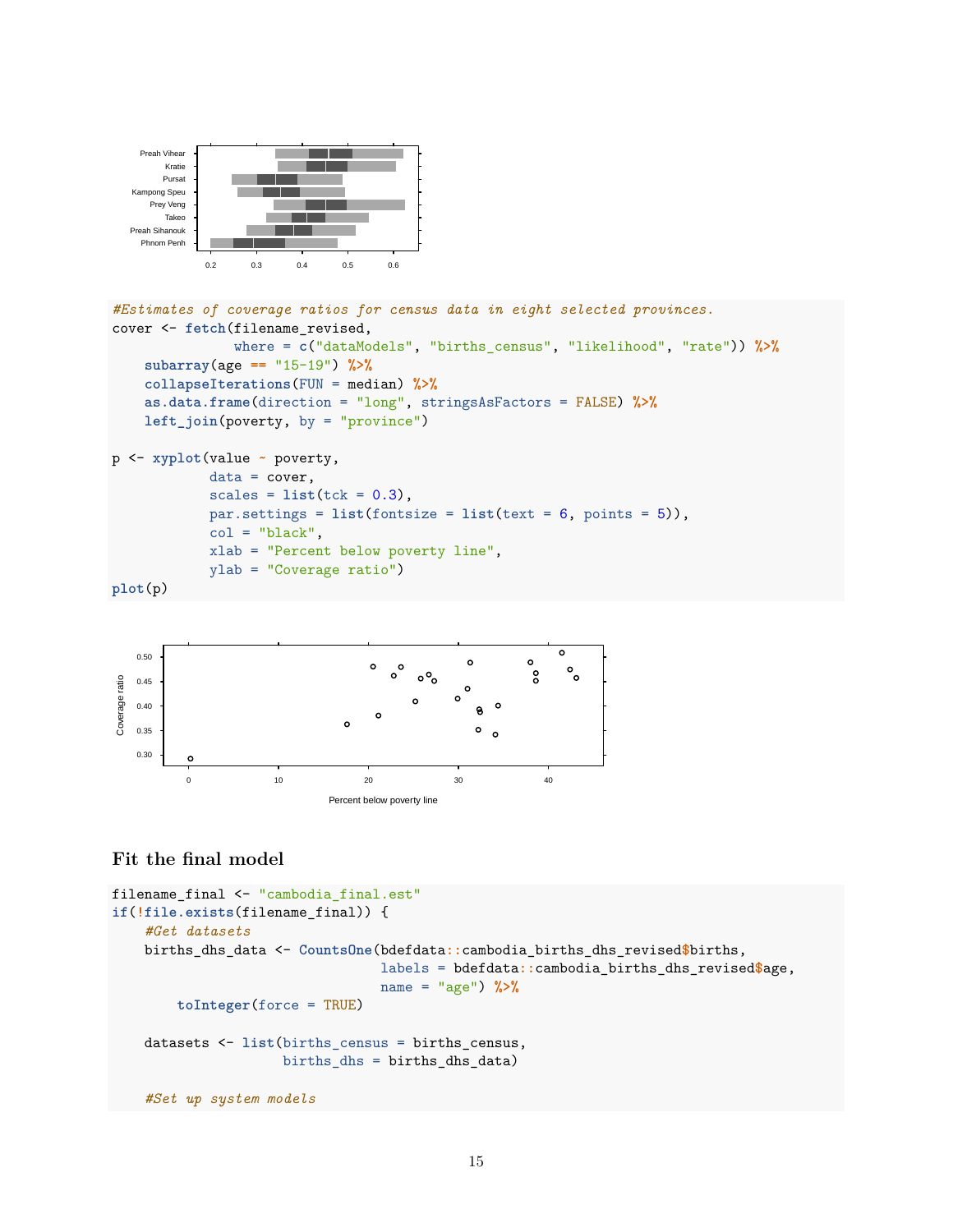```
pp1519 <- datasets$births_census %>%
  dimnames() %>%
  expand.grid() %>%
  mutate(is_pp1519 = 1 * (age == "15-19" & province == "Phnom Penh"))
model <- Model(y ~ Poisson(mean ~ age * province),
               age \sim \text{DIM(damp = NULL)},
               province ~ Exch(covariates = Covariates(mean ~ poverty, data = poverty)),
               age:province ~ Exch(covariates = Covariates(mean ~ is_pp1519, data = pp1519)),
               jump = 0.05#Set up data models
#Data model for census
model_census <- Model(births_census ~ Poisson(mean ~ age + province),
                      age ~ DLM(trend = NULL,
                                damp = NULL,
                      province ~ Exch(error = Error(scale = HalfT(scale = 0.05))),
                      jump = 0.07)
#Data model for DHS
mean_dhs <- ValuesOne(rep(1, times = nrow(bdefdata::cambodia_births_dhs_revised)),
                      labels = bdefdata::cambodia_births_dhs_revised$age,
                      name = "age")se_dhs <- ValuesOne(bdefdata::cambodia_births_dhs_revised$se,
                    labels = bdefdata::cambodia_births_dhs_revised$age,
                    name = "age")model_dhs <- Model(births_dhs ~ NormalFixed(mean = mean_dhs, sd = se_dhs))
data_models <- list(model_dhs, model_census)
#Estimation
y <- toInteger(2 * datasets$births_census) # starting values for calculations
n_burnin <- 400000
n_ssim \leftarrow 400000
n_chain <-4
n_thin <- 800
set.seed(0)
estimateCounts(model = model,
               y = y,
               exposure = exposure_province,
               dataModels = data_models,
               datasets = datasets,
               filename = filename_final,
               nBurnin = n_burnin,
               nSim = n_sim,nChain = n_{chain},
               nThin = n_thin)
```
}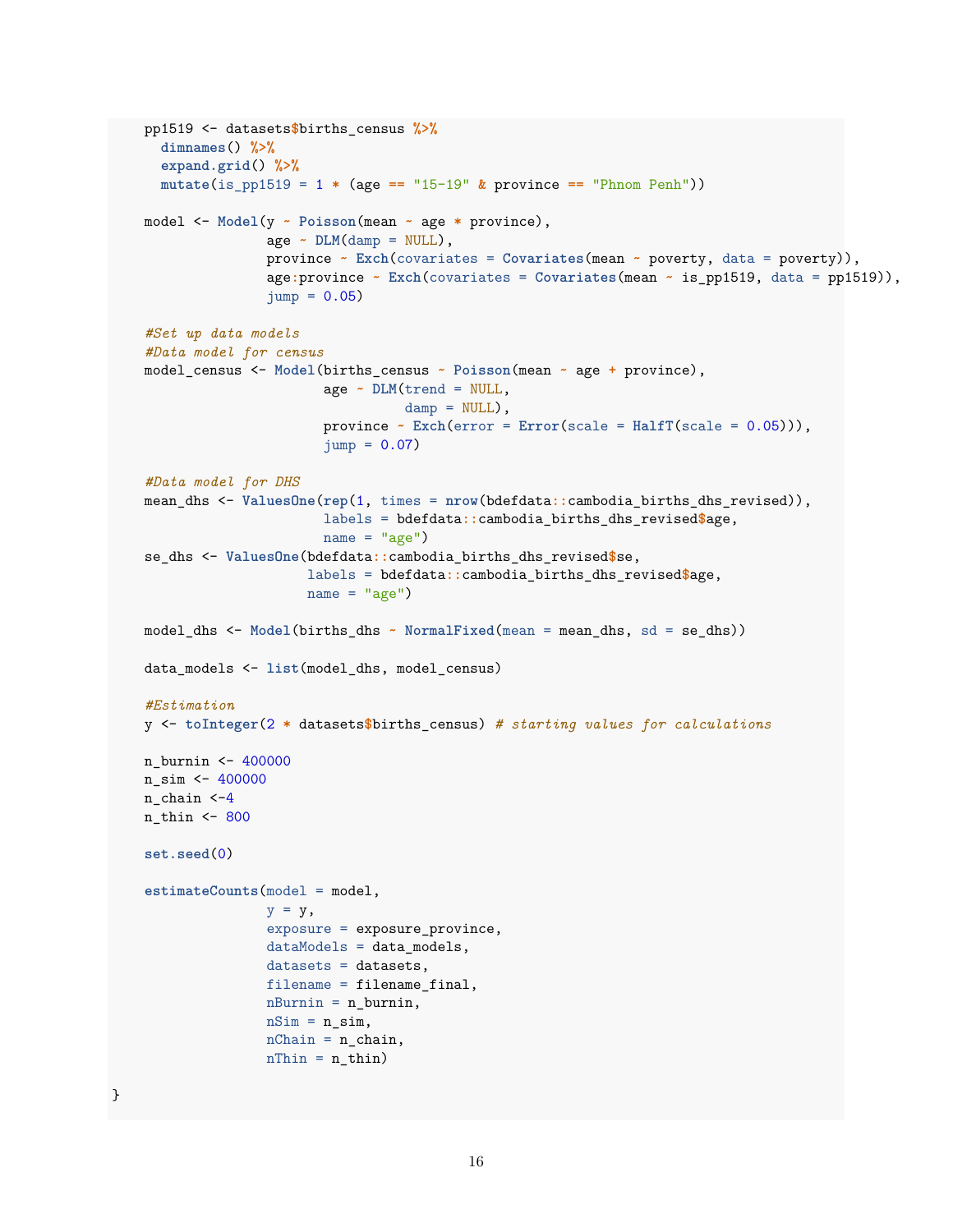```
fetchSummary(filename_final)
```

```
## --------------------------------------------------
## model:
## y ~ Poisson(mean ~ age * province),
## age ~ DLM(damp = NULL),
## province ~ Exch(covariates = Covariates(mean ~ poverty, data = poverty)),
## age:province ~ Exch(covariates = Covariates(mean ~ is_pp1519,
\# data = pp1519),
## 0.05
## dimensions: age, province
## --------------------------------------------------
## y:
## dimensions: age, province
## n cells: 168
## --------------------------------------------------
## Data models:
## *births census*
## births_census ~ Poisson(mean ~ age + province),
## age ~ DLM(trend = NULL, damp = NULL),
## province ~ Exch(error = Error(scale = HalfT(scale = 0.05))),
## 0.07
## dimensions: age, province
## *births_dhs*
## births_dhs ~ NormalFixed(mean = mean_dhs, sd = se_dhs)
## dimensions: age
## --------------------------------------------------
## Datasets:
## *births_census*
## Object of class "Counts"
## dimensions: age, province
## n cells: 168, n missing: 0, integers: TRUE, n zeros: 0, median: 536.5
## *births_dhs*
## Object of class "Counts"
## dimensions: age
## n cells: 6, n missing: 0, integers: TRUE, n zeros: 0, median: 43973
## --------------------------------------------------
## MCMC statistics:
## nBurnin: 400000, nSim: 400000, nChain: 4, nThin: 800, nIteration: 2000
##
## Metropolis-Hastings updates:
## jump acceptance autocorr
## model.likelihood.rate 0.05 0.374 0.560
## dataModels.births census.likelihood.rate 0.07 0.392 0.514
##
## parameters:
## Rhat 2.5% 50%
## model.likelihood.rate . 1.14 0.00307 0.0799
## model.prior.mean . 1.11 -5.78 -2.52
## model.hyper.age.scaleLevel 1.00 0.0242 0.638
## model.hyper.age.scaleTrend 1.01 0.134 0.548
## model.hyper.age.scaleError 1.00 0.0726 0.282
## model.hyper.province.coef 1.00 0.425 0.498
## model.hyper.province.scaleError 1.02 0.115 0.149
```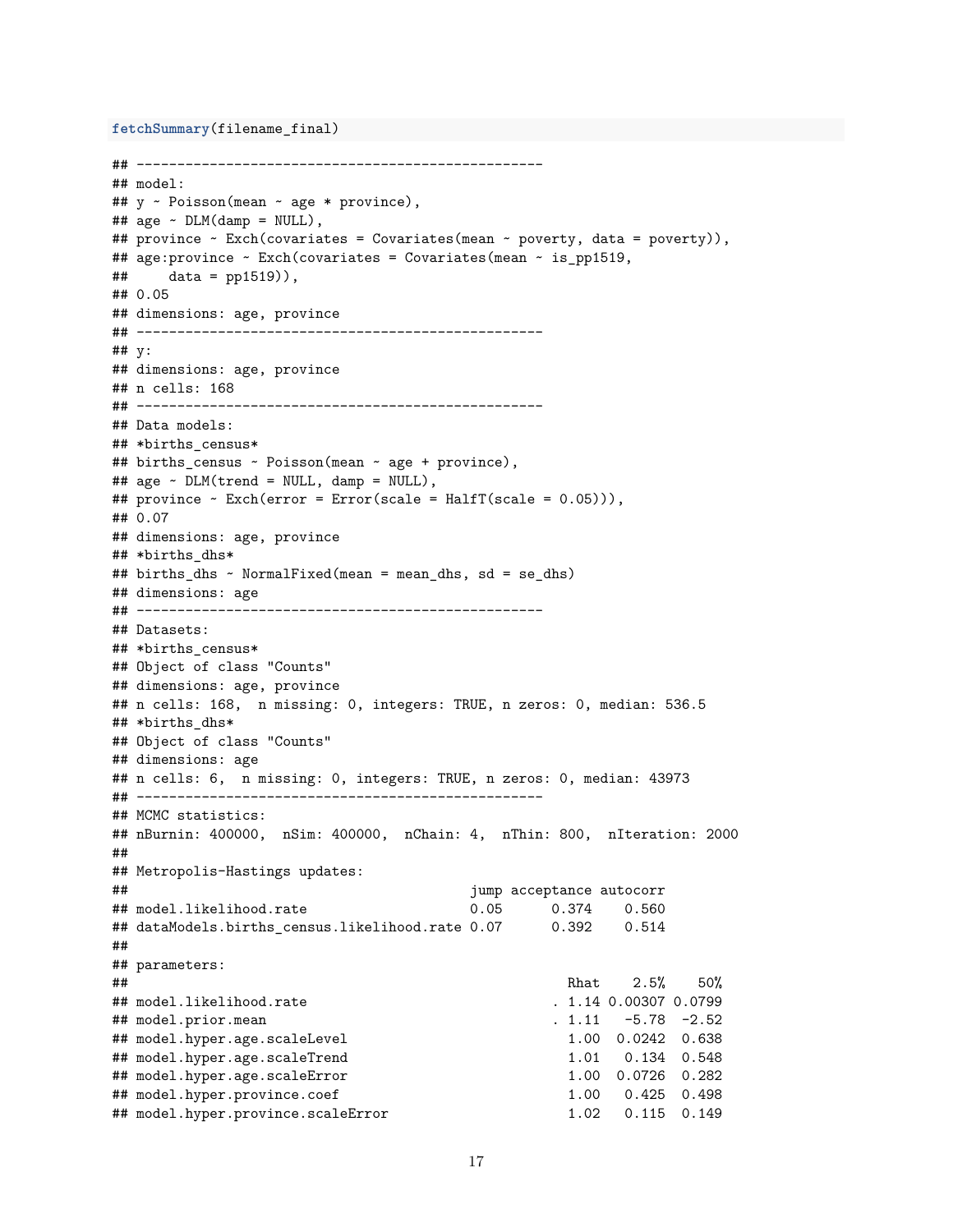|        | ## model.hyper.age:province.coef                             | 1.00     |                         | $-1.05 -0.743$ |
|--------|--------------------------------------------------------------|----------|-------------------------|----------------|
|        | ## model.hyper.age:province.scaleError                       |          | 1.03  0.0115  0.068     |                |
| ## $y$ |                                                              | . 1.13   | 19                      | 1032           |
|        | ## dataModels.births census.likelihood.rate                  |          | . 1.10 0.34 0.543       |                |
|        | ## dataModels.births_census.prior.mean                       |          | $. 1.11 - 0.98 - 0.629$ |                |
|        | ## dataModels.births_census.prior.sd                         |          | 1.04 0.0397 0.122       |                |
|        | ## dataModels.births_census.hyper.age.scaleLevel             |          | 1.02 0.0463 0.334       |                |
|        | ## dataModels.births_census.hyper.age.scaleError             |          | 1.00 0.00607 0.179      |                |
|        | ## dataModels.births_census.hyper.province.scaleError        |          | 1.03 0.00754 0.0375     |                |
| ##     |                                                              |          | $97.5%$ length          |                |
|        | ## model.likelihood.rate                                     | 0.279    | 168                     |                |
|        | ## model.prior.mean                                          | $-1.27$  | 168                     |                |
|        | ## model.hyper.age.scaleLevel                                | 1.91     | 1                       |                |
|        | ## model.hyper.age.scaleTrend                                |          | 1.5<br>$\mathbf{1}$     |                |
|        | ## model.hyper.age.scaleError                                |          | 1.4<br>$\mathbf{1}$     |                |
|        | ## model.hyper.province.coef                                 | 0.63     | $\mathbf{1}$            |                |
|        | ## model.hyper.province.scaleError                           | 0.231    | $\mathbf{1}$            |                |
|        | ## model.hyper.age:province.coef                             | $-0.366$ | $\mathbf{1}$            |                |
|        | ## model.hyper.age:province.scaleError                       | 0.153    | $\mathbf{1}$            |                |
| ## $y$ |                                                              | 9558     | 168                     |                |
|        | ## dataModels.births census.likelihood.rate                  | 2.71     | 168                     |                |
|        | ## dataModels.births_census.prior.mean                       | 1.01     | 168                     |                |
|        | ## dataModels.births_census.prior.sd                         | 0.178    | $\mathbf{1}$            |                |
|        | ## dataModels.births_census.hyper.age.scaleLevel             | 0.886    | $\mathbf{1}$            |                |
|        | ## dataModels.births_census.hyper.age.scaleError             | 0.835    | $\mathbf{1}$            |                |
|        | ## dataModels.births_census.hyper.province.scaleError 0.0925 |          | $\mathbf{1}$            |                |
|        |                                                              |          |                         |                |

# **Results of the final model**

```
#Estimates of census coverage ratios for 15–19 year olds from final model.
coverage <- fetch(filename_final,
                  where = c("dataModels", "births_census", "likelihood", "rate")) %>%
    subarray(age == "15-19") %>%
    slab(dimension = "province", elements = sample_provinces)
p <- dplot(~ province,
           data = coverage,
           col = "grey50",horiz = TRUE,xlab = "",
           ylab = "",
           as.table = TRUE,
           scales = list(tck = 0.3),par.settings = list(fontsize = list(text = 6),
                              strip.background = list(col = "grey90")))
p <- p + layer(panel.abline(v = 1,
                            col = "black",lty = "dotted"),
               under = FALSE)
plot(p)
```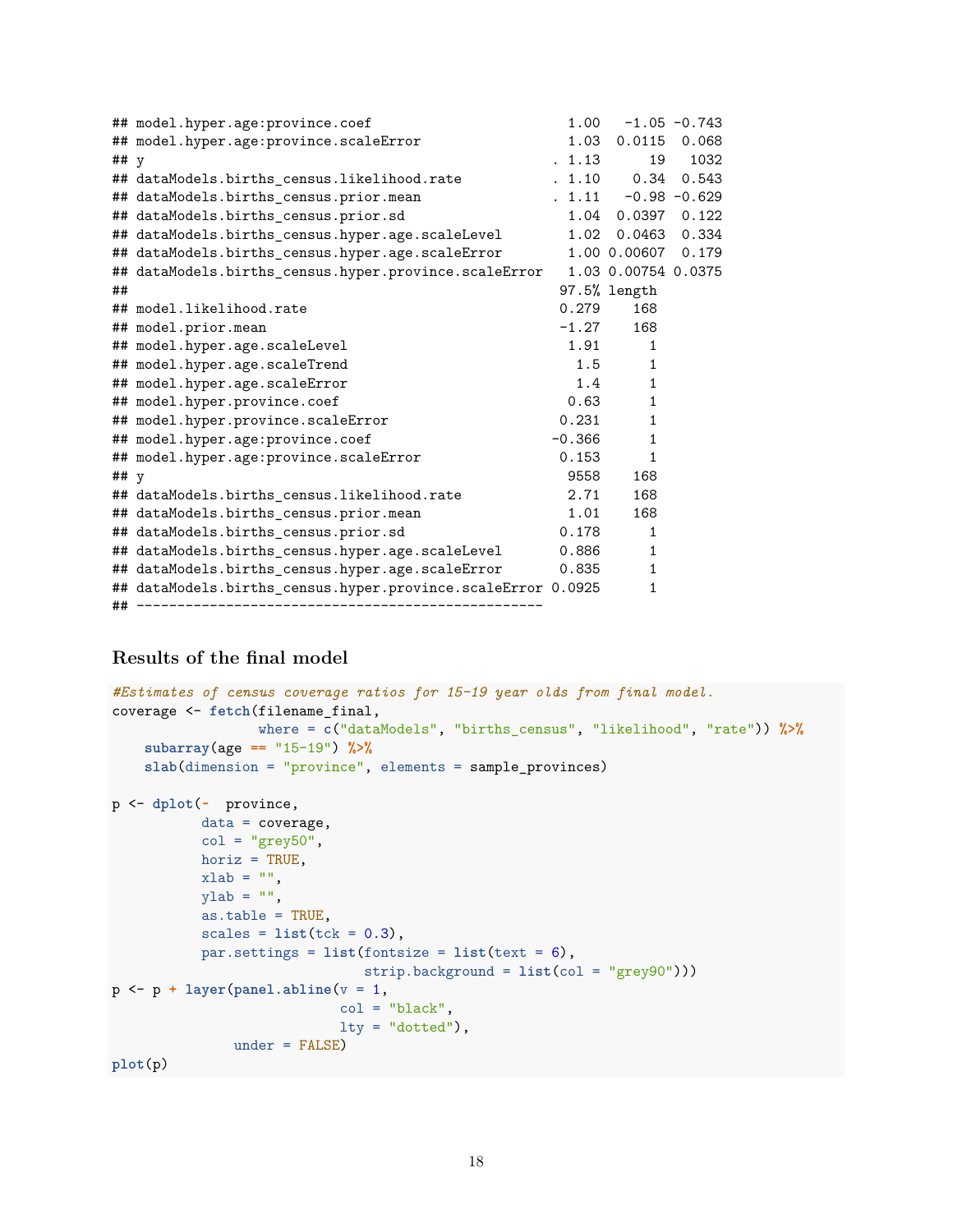

```
#Estimates of age-specific fertility rates in Phnom Penh from revised and final models.
rates <- dbind(Revised = fetch(filename_revised, where = c("model", "likelihood", "rate")),
              Final = fetch(filename_final, where = c("model", "likelihood", "rate")),
              along = "model") %>%
    subarray(province == "Phnom Penh")
```

```
p <- dplot(~ model | age,
           data = rates,col = "grey50",xlab = "",
           ylab = "",
           as.table = TRUE,
           scales = list(tck = 0.3,x = list(root = 90, alternating = FALSE),
           layout = c(NA, 1),
           par.settings = list(fontsize = list(text = 6),
                               strip.background = list(col = "grey90")))
```

```
plot(p)
```


```
#Estimates of age-specific fertility rates for eight selected provinces
rates <- fetch(filename_final,
               where = c("model", "likelihood", "rate")) %>%
    slab(dimension = "province", elements = rev(sample_provinces))
births_census <- fetch(filename_base,
                       where = c("datasets", "births_census"))
exposure <- fetch(filename_base,
                  where = "exposure")
rates_direct <- (births_census / exposure_province) %>%
    subarray(province %in% sample_provinces) %>%
    slab(dimension = "province", elements = rev(sample_provinces))
```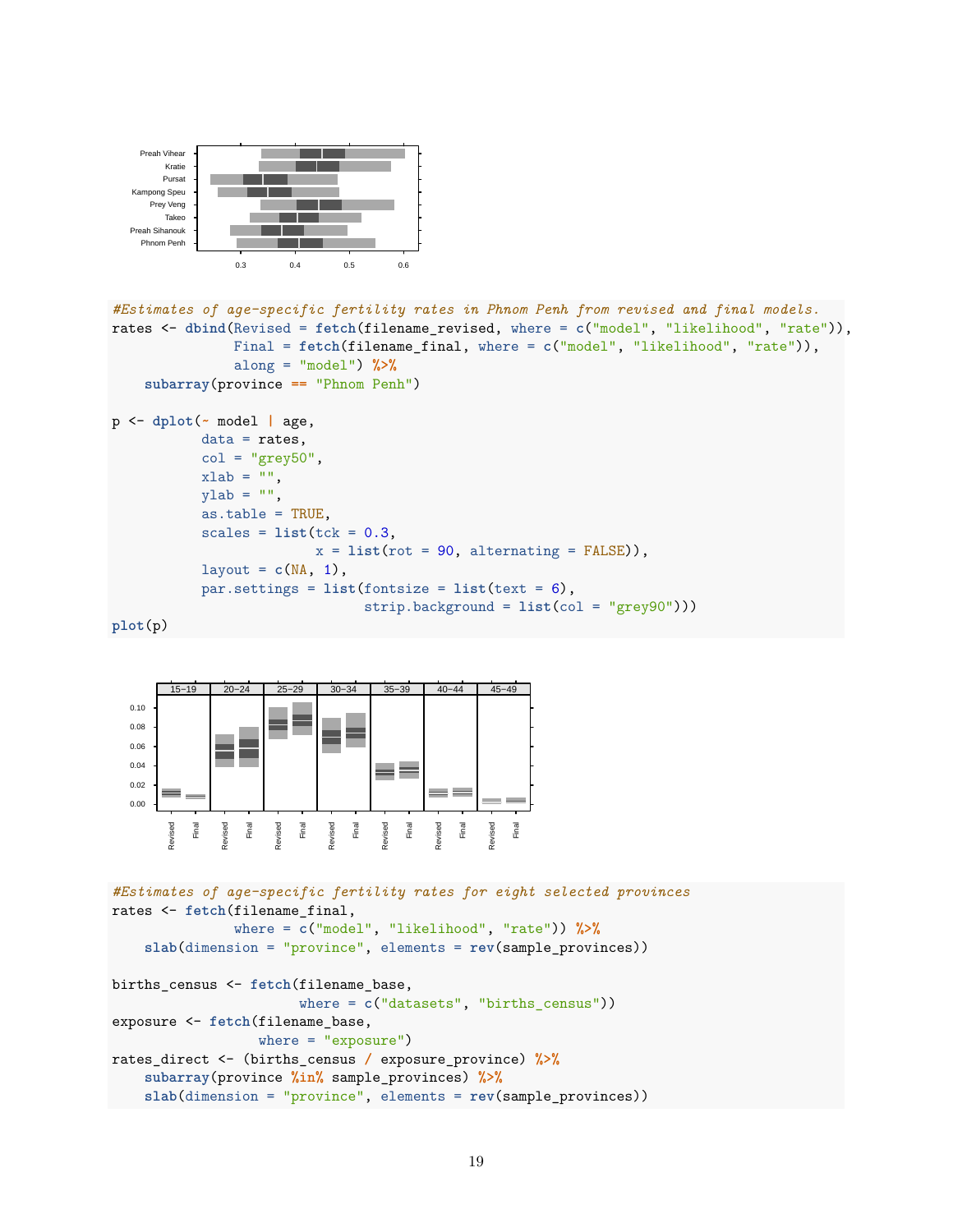```
dplot(~ age | province,
     data = rates,col = "grey50",xlab = "",
     ylab = "",
     as.table = TRUE,
     scales = list(tck = 0.3,x = 1ist(rot = 90)),
     layout = c(NA, 2),
     par.settings = list(fontsize = list(text = 6),
                         strip.background = list(col = "grey90")),
     overlay = list(values = rates_direct,
                    col = "black",1wd = 1.5)
```


```
#Estimates of age-specific fertility rates for eight selected provinces
tfr <- fetch(filename_final, where = c("model", "likelihood", "rate")) %>%
   tfr()
```

```
tfr <- tfr %>%
    slab(dimension = "province", elements = sample_provinces)
```

```
dplot(~ province,
      data = tfr,col = "grey",xlab = "Births",
     ylab = "",
     horizontal = TRUE,
     xlim = c(-0.2, NA),
     scales = list(tck = 0.3),layout = c(NA, 1),
     par.settings = list(fontsize = list(text = 7),
                          strip.background = list(col = "grey90")))
```